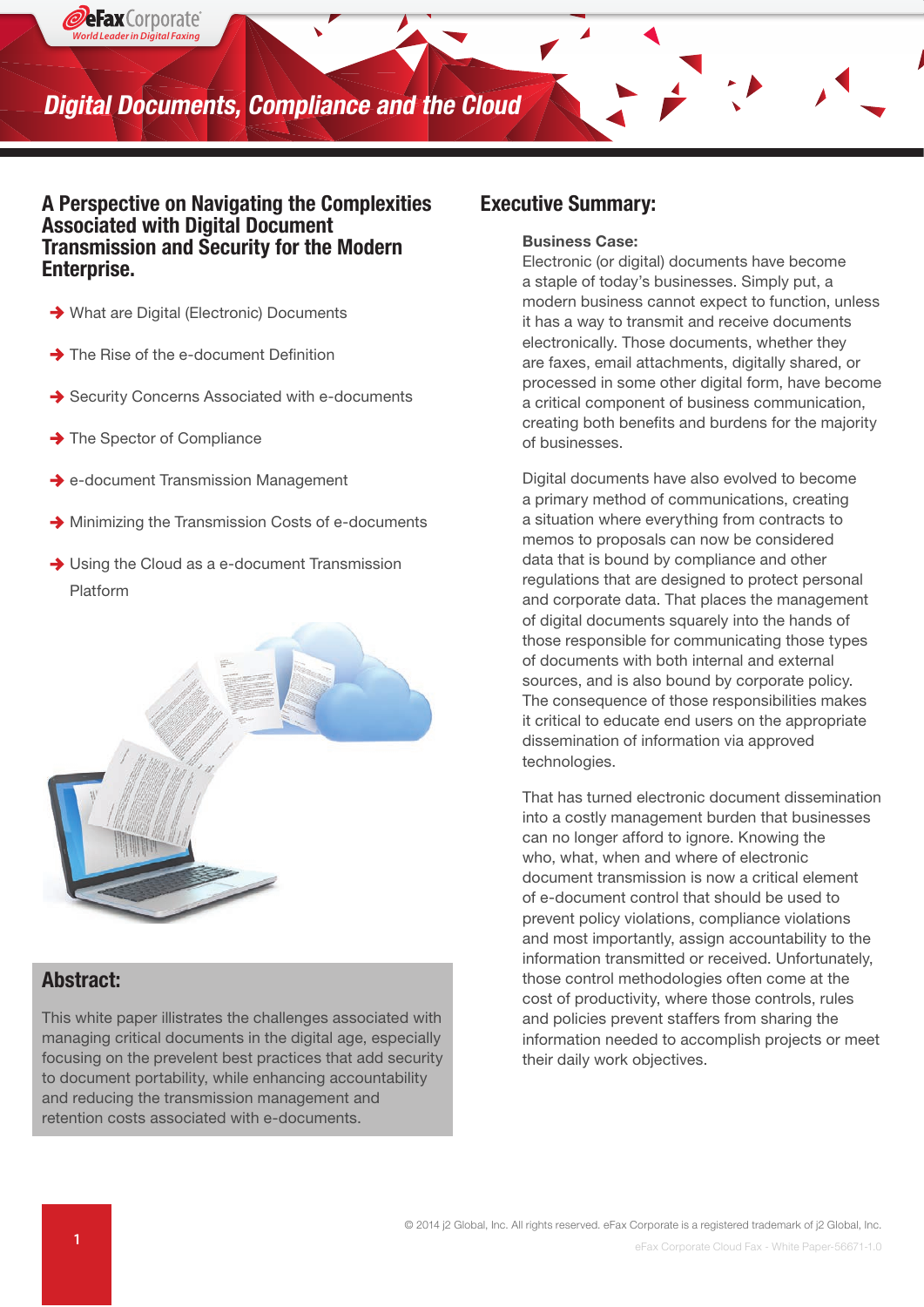# **Digital Documents, Compliance and the Cloud**

Addressing those issues takes technologies that can balance the burdens of protection against the need for productivity, all without exposing critical information to unauthorized entities, while still maintaining affordability. In other words, the challenges associated with digital documents can be costly and almost impossible to address, unless management is willing to consider new ideologies, technologies or techniques to deal with the sharing and transmission of electronic documents.

Adding to those concerns is legality, in the form of compliance, where federal legislation has defined what information can be transmitted and how that data is secured. Compliance regulations, such as HIPPA, SOX, and PCI are designed to protect privacy, as well as financial information, from interception or receipt by unauthorized individuals. Businesses are finding that including something as simple as a social security number on a faxed document may violate compliance laws are hard pressed to find solutions that will counter compliance violations, without impacting productivity.

Naturally, the use of digital documents is on the rise as businesses seek to reduce the costs associated with physical documents. Research firm Gartner estimates that in the US, \$25 to 35 billion dollars are spent each year filing, storing and retrieving paper. K2 research claims that it costs \$25,000 to fill and \$2,000 a year to maintain the average four drawer file cabinet, which holds 15-20,000 pages. With the exponential growth in digital documents to replace physical documents, one can only assume that more digital documents will be transmitted and received than ever before.

#### Key Recommendations:

• Implement electronic document transmission technologies that incorporate reporting, logging and tracking of digital documents as they are transmitted, which will also provide an audit trail, as well as the methods for verifying transmission and receipt.

- Ensure Reliable Document Capture: Use technologies that can transform paper documents into digital files that can be transmitted, as well as tagged and stored in an electronic document repository for quick and easy retrieval, retransmission and archiving.
- Secure Access to Sensitive Documents: Compliance dictates that some documents containing personally identifiable information have restricted access and secure sharing. Adopt a document transmission methodology that can incorporate authentication and password protection, allowing electronic documents to be only transmitted (or received) by those with the proper authorizations.
- Optimize Workflows: Improved business efficiency is one of the core benefits associated with technologies that enable the transmission of electronic documents. Cloud-based repositories can be used to organize electronic documents and even enable self-service delivery, where a recipient can request documents via a website and have those electronic documents faxed, emailed or delivered electronically using automation technology. Automated tasks and email notifications can help keep employees informed of requests and on track to follow up with other electronic documents.
- Consider alternatives: Investigate cloud services that incorporate document capture and transmission, allowing for a distributed methodology to work with electronic documents that must be secured, tracked and meet compliance regulations.
- Accountability: Do not forget to use management techniques that combine digital document transmission controls with policy based accountability to ensure that compliance and legal requirements are met, while enabling to ability to audit workflow and document movements.

© 2014 j2 Global, Inc. All rights reserved. eFax Corporate is a registered trademark of j2 Global, Inc.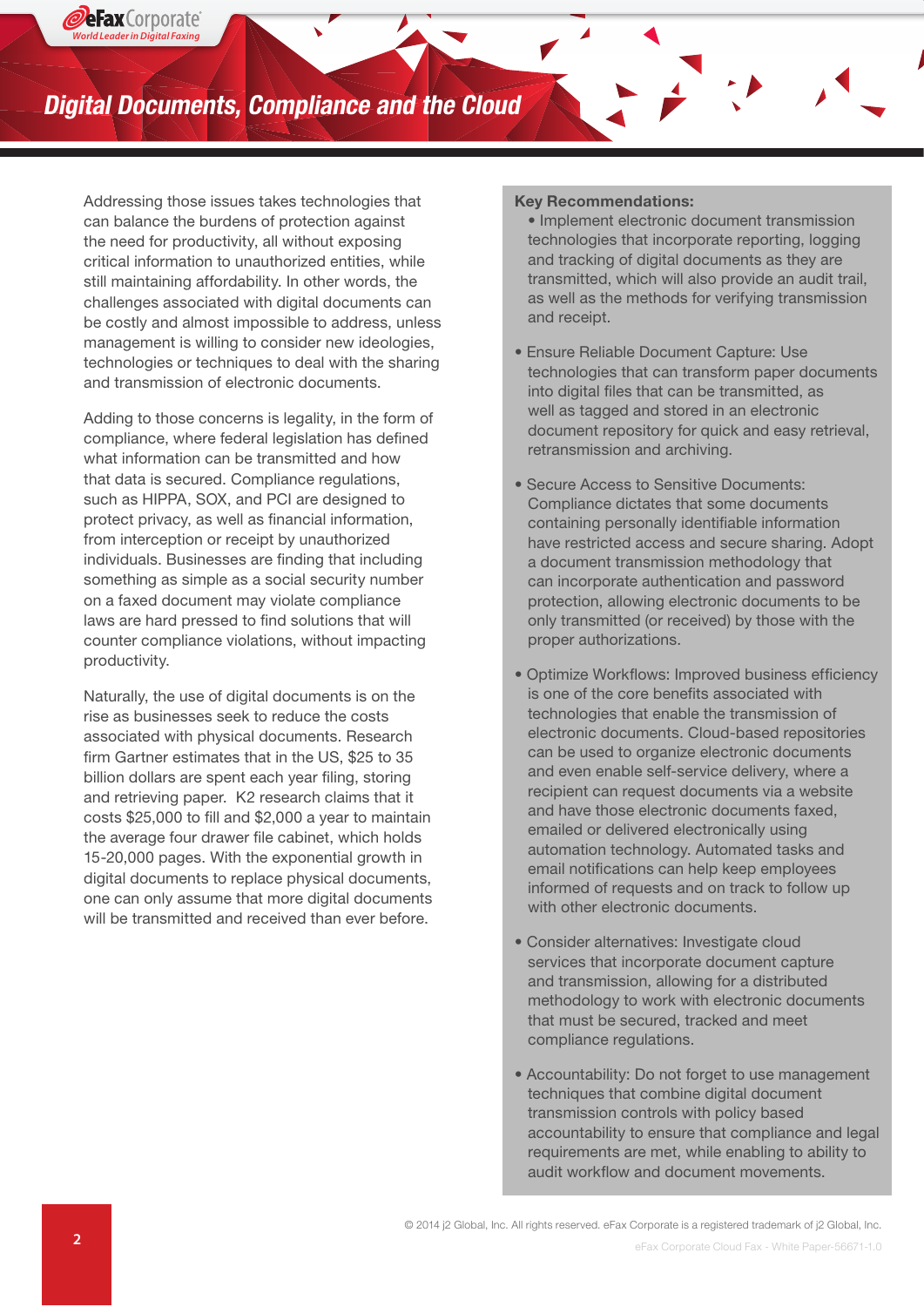**Digital Documents, Compliance and the Cloud**

#### The Cloud as a Document Platform:

*World Leader in Digital Faxing*

2**eFax** Corporate

One of the biggest challenges associated with managing electronic documents is offering equal access to the intended recipients while still incorporating security controls. For example, many businesses have turned to canned services that focus on file sharing for the delivery of electronic documents. However, those services often lack the ability to fax, email or otherwise transmit electronic documents in a secure and auditable fashion. What's more, file sharing services tend to be designed for long term relationships and are often ill-equipped to deal with isolated, or singular transmission events that are not part of long term business relationships. What's more, many of those file sharing services lack the ability to save electronic documents for the long-term and offer no transmission controls or management capabilities.

The limitations of file sharing services have forced enterprises to consider other options, including deploying their own internal fax servers, document servers or other transmission platforms. Nevertheless, those internally deployed document transmission systems often prove to be closed systems, and are ill equipped to deliver documents with external parties, especially those that may only have infrequent requests for electronic documents, such as forms, instructions, guides, or generic statements. What's more, internally deployed systems prove to be difficult to extend to external users, often introducing incompatibilities and creating user administration management overhead that can stress already burdened IT departments with frequent requests and security changes.

C level executives have come to realize that the burdens associated with internally deployed closed systems and file sharing services often outweigh the benefits realized. Those executives are now seeking affordable alternatives that offer cross platform compatibility, without compromising security or hindering productivity. Fortunately, the cloud offers a new platform ideology that levels the playing field and creates SaaS (software as a Service) offerings, which operate independently of internal systems, yet still offer the security and auditing capabilities needed by organizations that looking to securely transmit documents, yet still incorporates effective control of the information contained within those documents.

Cloud based solutions are able to accomplish those lofty goals by abstracting the management of digital documents from closed, internal systems and unifying access across a multitude of browsers, infrastructures and operation systems. That makes a cloud based service immune to the incompatibilities often encountered by extending closed internal systems across multiple domains to external users.

In other words, a cloud based service becomes the great equalizer between different platforms, users and applications. Furthermore, a properly executed cloud service incorporates security, encryption and auditing controls that can become the foundation of a digital document transmission system, allowing businesses to retire internal fax-servers.

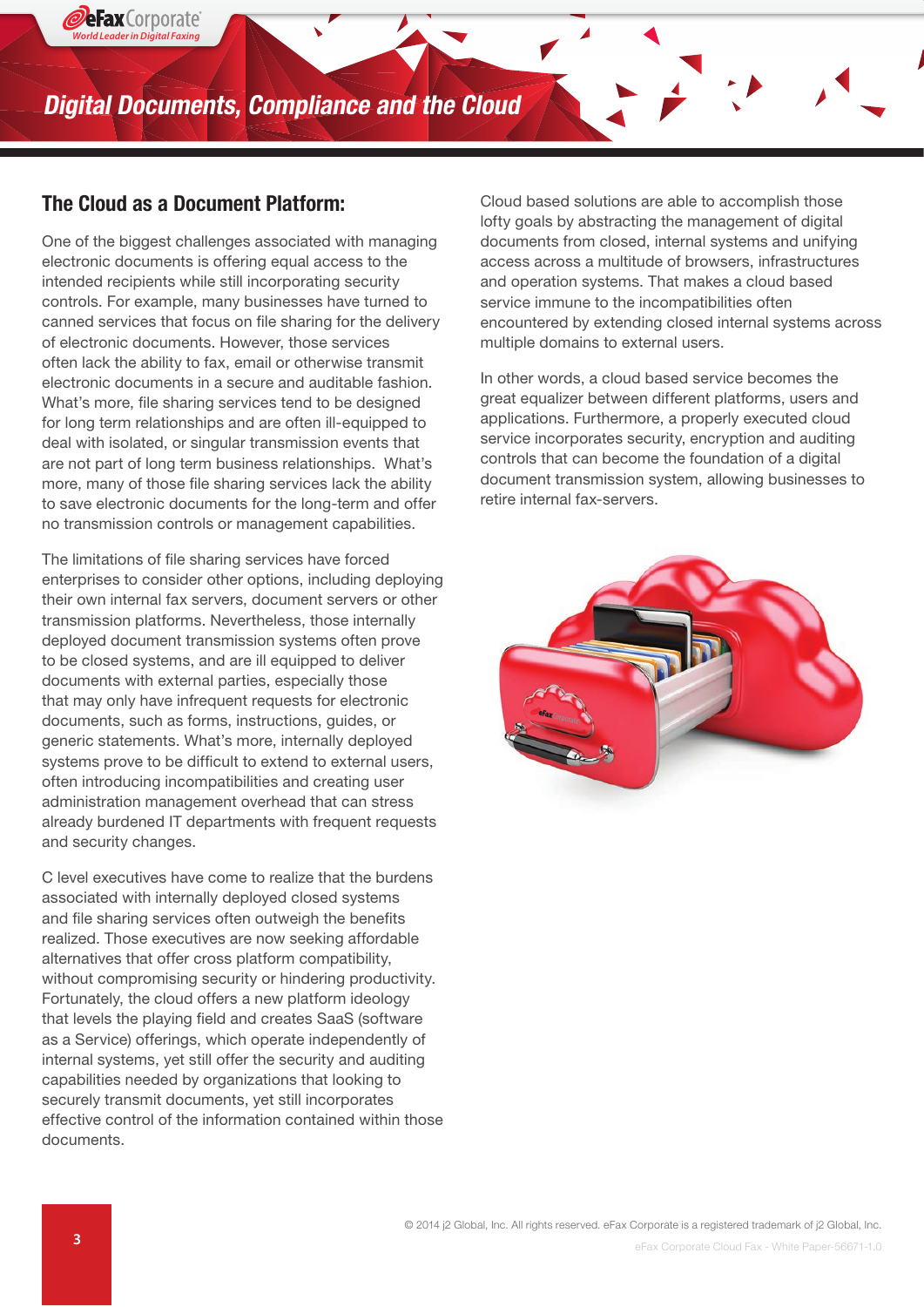#### Digital Documents and the Implications of Management and Storage

*World Leader in Digital Faxing*

2eFax Corporate

The best place to start with storage and management concerns is with the definition of what a digital (or electronic) document is. Unfortunately, the term "digital documents" encompasses a vast array of technologies and formats, ranging from PDFs to digital faxes to scanned paper documents. In other words, defining what a digital document exactly is depends upon the context of the business. For example, some businesses deliver catalogs, flyers and other marketing information either via a fax service, as email attachments, or as downloads – in essence, those are digital documents, however there is little need to secure those documents or track those documents, save for marketing purposes.

On the other hand, many businesses use digital (or electronic) documents to purvey information that falls either into the intellectual property realm, collaboration and project management ideologies, or even as contracts, agreements or other legally binding documents. Simply put, determining the level of management and storage needs comes down to what an organization considers to be an physical document that can be stored digitally – creating a situation where most anything can be considered a digital document, yet vast collections of printed materials may never become digital in nature.

It all comes down to intended use and how that use is impacted by compliance requirements or company policy. For most businesses, taking an all or nothing approach proves to be the simplest way to manage electronic documents, basically considering that any content that can be transmitted is indeed a digital document and must be managed. Or the converse, where nothing is managed and all documents (digital or otherwise) are considered fair game and are solely the responsibility of the document creators (or maintainers).

However, there are some distinctions that prove to complicate definitions – take for example spreadsheets or databases – in essence, those items are data files, which store information that can be manipulated for analytical purposes. Yet, those files can also be used to generate reports, embed data into documents or a whole other host of purposes that transform the information contained within into something resembling a digital document.

For businesses looking to protect proprietary information, those data files must be considered and the output available from those data files must become part of a secure system, that can offer encrypted transmission of electronic documents, while still providing an audit trail. Simply put, when it comes to digital documents, managing the transmission of those documents proves to be the key for controlling the information and keeping that information out of the hands of un-intended recipients.

In other words, if digital documents can only be transmitted via authorized services, such as managed email, fax services or other systems that prevent data leakage, then the origins of the data contained within become less of a concern and traditional security policies can be used to control access to the files, while the transmission of information can focus on the digital documents themselves. With the lines blurred between digital document definitions and what constitutes transmittable document content as well as what constitutes intellectual property, a new moniker has arisen for digital documents that are used for collaboration and transmission, e-documents.

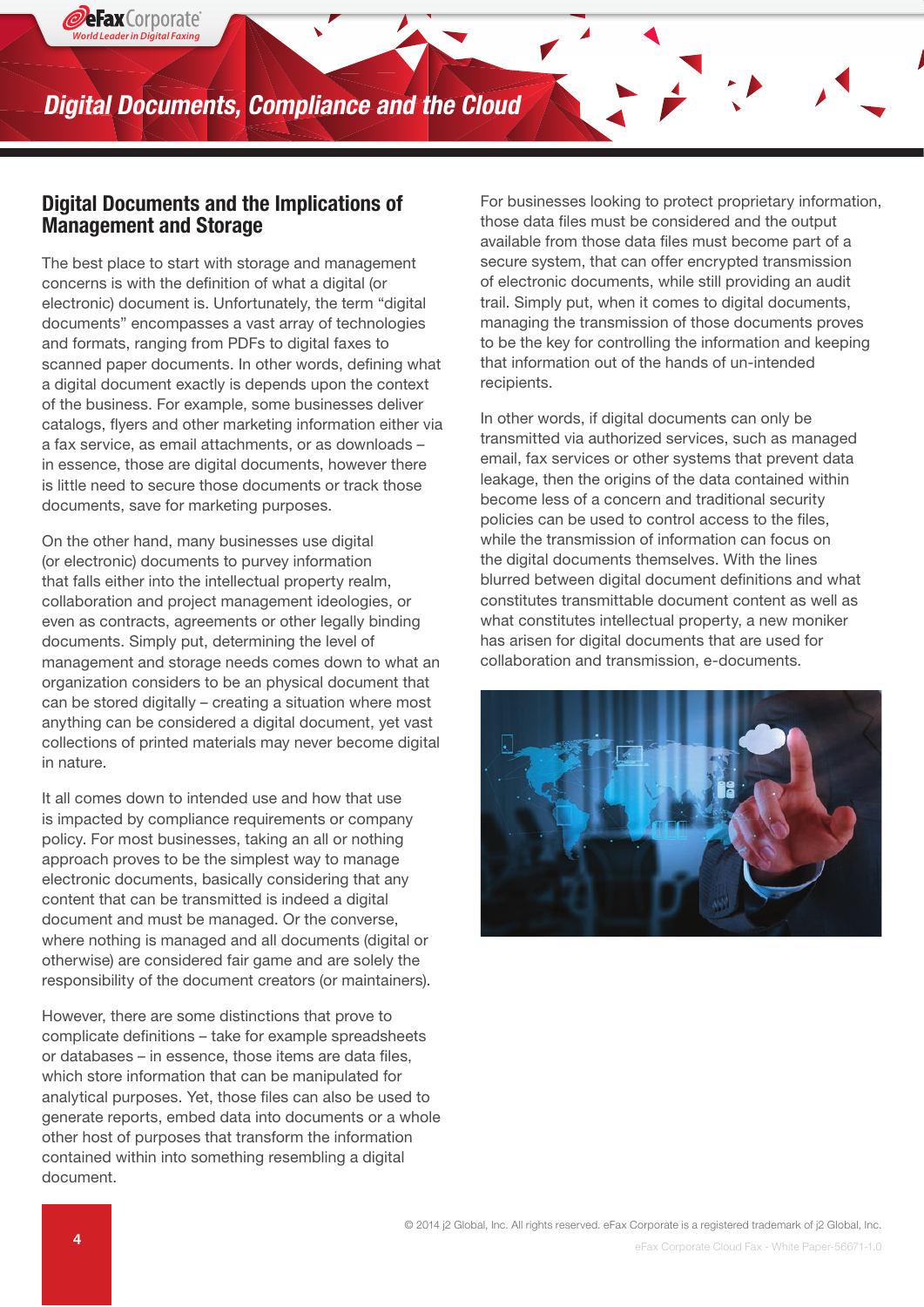# **Digital Documents, Compliance and the Cloud**

#### Security of e-Documents

*World Leader in Digital Faxing*

**DeFax** Corporate

Security concerns have evolved with the introduction of e-documents as a subset of data files. One of the first concerns that come to mind is maintaining the portability of e-documents, while still securing those documents during transmission. With multiple e-document transmission capabilities available, the security policies and ideologies surrounding e-documents begins to fragment, with different security controls needed for e-Documents that are sent via a fax service from those sent via email attachments or via file sharing services.

Maintaining security means that the management of transmission services must be unified, so that the same policy rules and accountability requirements can be applied to e-documents, regardless of the transmission services used. Cloud services prove to be one of the better ways to achieve that management and bring order to the chaos of e-document transmission. However, adopting those methodologies usually results in a closed platform that makes it difficult to share e-documents and can impact productivity as well.

Success in securing e-Documents requires combining policies with open platform technologies, which leverage cloud services. Those services should provide:

- Encrypted transmission of e-documents
- Easily retrieved audit data and access logs
- Integrated faxing, email and e-document transmission capabilities
- Policy driven security controls to allow/deny transmission of e-documents
- Easy to use interface that works across multiple browsers and operating systems

Of course, security comes at a price – however that should not be at the expense of productivity, meaning that the end-user tools associated with a cloud based e-Document platform should be simple to use and work across multiple platforms and operating systems, enabling mobile users, on site users and even external partners to send and receive e-documents at will, without violating company policy or compliance requirements.



#### Compliance and other Legalities Impacting e-Documents

With e-documents quickly becoming a legitimate way for organizations to conduct business, the legalities of transactions associated with e-documents can no longer be ignored. In many cases, an e-document may be the only auditable element associated with a business communication. With that in mind, organizations have turned to platforms that support e-signatures and other legitimization technologies – all in a quest to lend credibility to e-documents and make them legal instruments. For many businesses, the legal viability of e-documents had become a credible concern and it only makes sense for those organizations to implement secure management of e-documents, which provide the tools to maintain the viability of what is now commonly becoming a legal instrument for conducting business.

The move to e-document ideologies actually offsets much of the burden of compliance by incorporating management and auditing into the document transmission process. Cloud based services can be configured to enforce compliance policy by detecting data that may violate compliance rules during transmission, preventing the subject e-documents from becoming a source of violation by terminating the transmission process before completion.